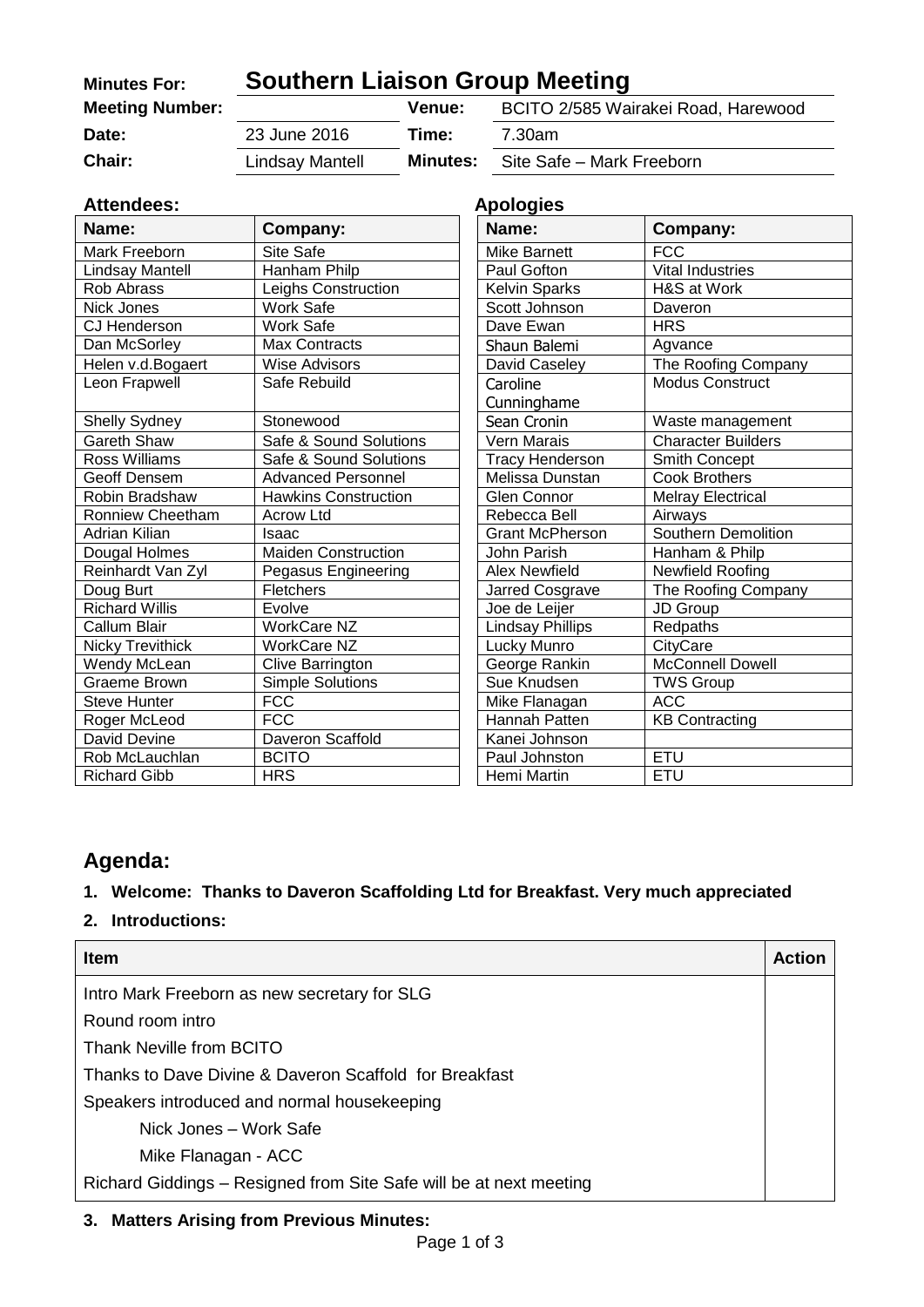| Item | <b>Action</b> |
|------|---------------|
| None |               |

## **4. ACC Update**

| <b>Item</b>                                                                                                                                                                                                                                         | <b>Action</b> |
|-----------------------------------------------------------------------------------------------------------------------------------------------------------------------------------------------------------------------------------------------------|---------------|
| Mike F ACC – Statistics for 2015 Calendar Year on total claims in all areas and<br>associated costs. Joint Injury Prevention Action Plan: may have update for next meeting<br>may have info for next meeting. ACC campaign on home safety upcoming. |               |

#### **5. Work Safe Update**

| <b>Item</b>                                                                                                                                                                                                                                                                                                                                                                               | <b>Action</b> |
|-------------------------------------------------------------------------------------------------------------------------------------------------------------------------------------------------------------------------------------------------------------------------------------------------------------------------------------------------------------------------------------------|---------------|
| Nick Jones from Work Safe. New notifications under HSWA. Timeframe for notifiable<br>events is: as soon as possible after events. Work Safe will respond to notifications as<br>resources allow. Notify incidents online use 0800 030 040 for accidents is suggested.<br>Construction Safety Council card - Work Safe is current reviewing the latest version of<br>the construction card |               |
| Charter even 29 June at Ridges - AoD presentation from Prof Ann Roche of Flinders<br><b>University</b>                                                                                                                                                                                                                                                                                    |               |
| New guidelines by Work Safe include:                                                                                                                                                                                                                                                                                                                                                      |               |
| Good practice guide for Worker Engagement, Participation and Representation.                                                                                                                                                                                                                                                                                                              |               |
| Special guide introduction to Health & Safety at Work Act                                                                                                                                                                                                                                                                                                                                 |               |
| Good practice guide for Directors                                                                                                                                                                                                                                                                                                                                                         |               |
| Interpretive guidelines for worker engagement participation and representation.                                                                                                                                                                                                                                                                                                           |               |
| Nick discussed height safety and good practice on site including the need for rescue<br>plan.                                                                                                                                                                                                                                                                                             |               |
| AS/NZS 1891.4 Industrial fall-arrest systems and devices standard good reference<br>standard. Manufacturer's instructions must be followed. Ensure controls are adequate for<br>risk and follow hierarchy of controls.                                                                                                                                                                    |               |
| Also consider dropped items protection. Discussed upstream duties of designers and<br>suppliers                                                                                                                                                                                                                                                                                           |               |
| Discussed trainer requirements for EWP's and unit standard associated.                                                                                                                                                                                                                                                                                                                    |               |
| Infringement regulations to understand the level of fines and discussed infringement<br>process.                                                                                                                                                                                                                                                                                          |               |
| Work Safe statistics are likely to be published once sufficient data collected.                                                                                                                                                                                                                                                                                                           |               |
| Notifiable fact sheets and AoD info sheets provided                                                                                                                                                                                                                                                                                                                                       |               |

#### **6. Environment Canterbury Update**

| <b>Item</b>                         | <b>Action</b> |
|-------------------------------------|---------------|
| No update from ECAN at this meeting |               |

## **7. Rebuild Safety Charter**

| <b>Item</b>                                                                     | <b>Action</b> |
|---------------------------------------------------------------------------------|---------------|
| Current piece of work focusing on Competency framework main. Being reviewed and |               |
|                                                                                 |               |